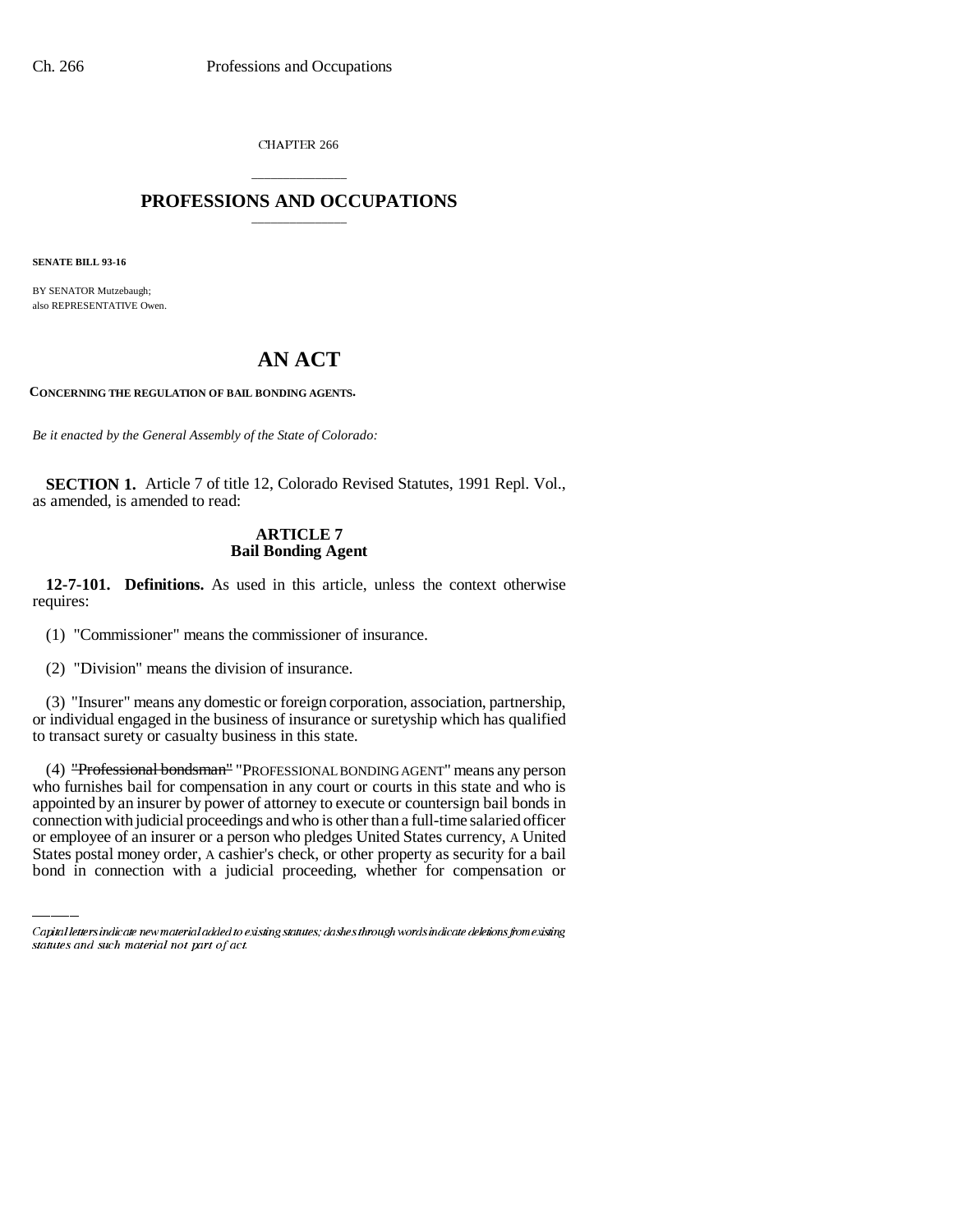otherwise.

(5) Repealed, L. 88, p. 484, § 11, effective July 1, 1988.

**12-7-102. License required - qualifications - enforcement.** (1) No person shall act in the capacity of a professional bondsman BONDING AGENT or perform any of the functions, duties, or powers of the same unless that person is qualified and licensed as provided in this article. The terms of this article shall not apply to insurers regulated under title 10 (except part 7 of article 4 and article 15) and article 14 of title 24, C.R.S.

(2) No license shall be issued except in compliance with this article, and none shall be issued except to an individual. No firm, partnership, association, or corporation, as such, shall be licensed. No person engaged as a law enforcement or judicial officer shall be licensed under this article. Every applicant shall provide satisfactory evidence to the commissioner that he SUCH APPLICANT:

(a) Is eighteen years of age or older;

(b) Is a resident of this state;

(c) Is a person of good moral character and has not been convicted of a felony or any crime involving moral turpitude within the last ten years;

(d) Has not served a sentence upon a conviction of a felony or any crime involving moral turpitude in a correctional facility, a city or county jail, or community corrections or under the supervision of the state board of parole or any probation department within the last ten years;

(e) Has not had his A license revoked in the immediate past five years in this or any other state.

(3) The division is vested with the authority to enforce the provisions of this article. The division shall have authority to make investigations and promulgate such rules and regulations as may be necessary for the enforcement of this article.

(4) Each license issued under this article shall expire annually on January 31 unless revoked or suspended prior thereto by the division or upon notice served upon the commissioner by the insurer or the employer or user of any licensee that such insurer, employer, or user has cancelled the licensee's authority to act for or in behalf of such insurer, employer, or user.

(5) The division shall prepare and deliver to each licensee a pocket card showing the name, address, and classification of such licensee and shall certify that such person is a licensed professional bondsman BONDING AGENT.

**12-7-103. License requirements - application - qualification bond - forfeiture.** (1) Any person desiring to engage in the business of professional bondsman BONDING AGENT in this state shall apply to the division for a license on forms prepared and furnished by the division. Such application for a license or renewal thereof shall set forth, under oath, the following information: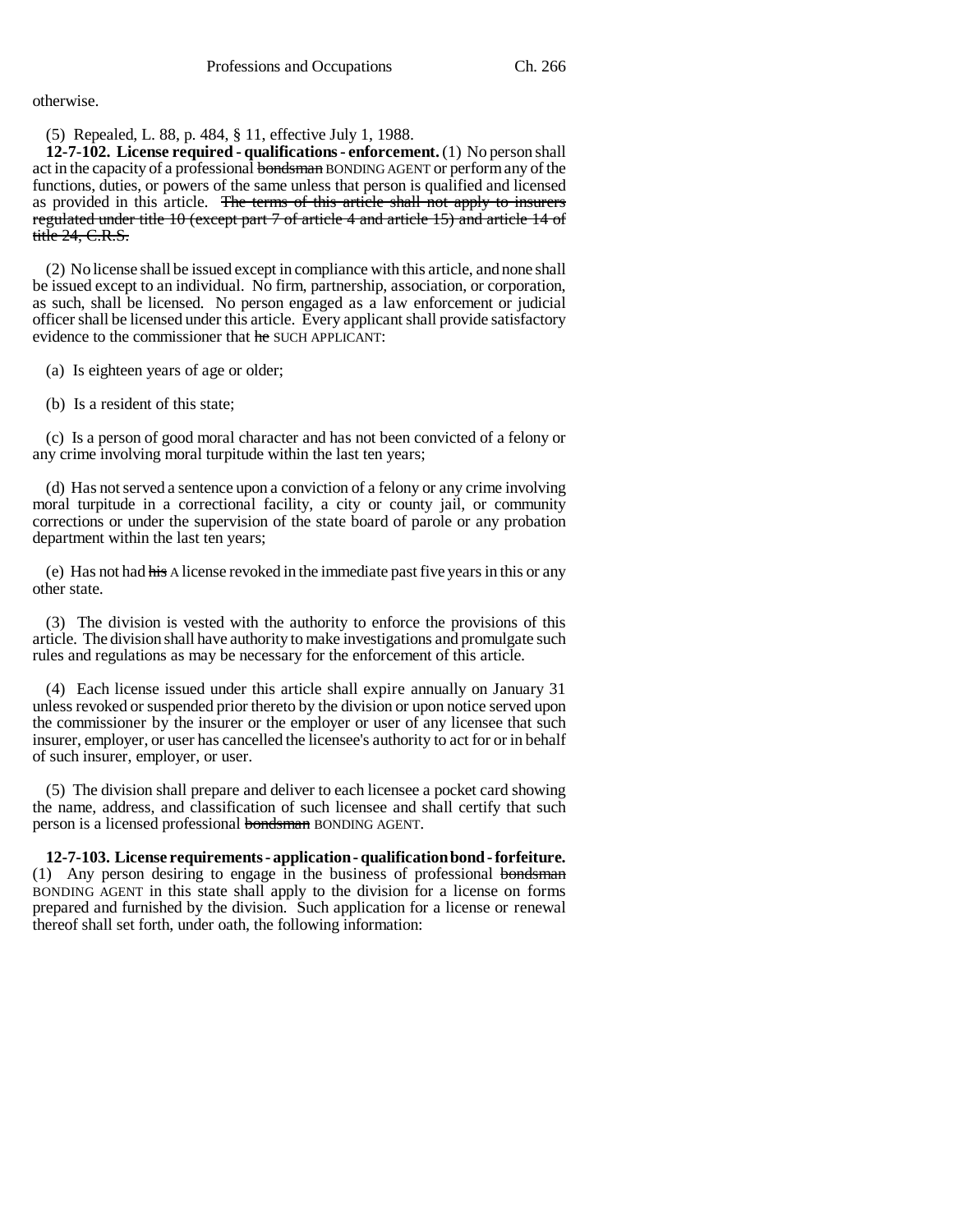(a) Full name, age, residence during the previous twelve months, occupation, and business address of the applicant;

(b) Repealed, L. 81, p. 677, § 7, effective May 13, 1981.

(c) Whether the applicant has been convicted of a felony or a crime involving moral turpitude during the previous ten years;

(d) Such other information including but not limited to a complete set of fingerprints certified to by an authorized law enforcement official and a full-face photograph, as may be required by this article or by the division.

(e) Repealed, L. 81, p. 677, § 7, effective May 13, 1981.

(f) Repealed, L. 88, p. 484, § 11, effective July 1, 1988.

(2) Each applicant shall satisfy the division of his SUCH APPLICANT'S good moral character by furnishing references thereof.

(3) (a) Each applicant for professional bondsman BONDING AGENT shall be required to post a qualification bond in the AN amount of NOT LESS THAN fifty thousand dollars with the division. The qualification bond shall meet such specifications as may be required and approved by the division. Such bond shall be conditioned upon the full and prompt payment on any bail bond issued by such professional bondsman BONDING AGENT into the court ordering such bond forfeited. PROFESSIONAL BONDING AGENTS AUTHORIZED AS CASH BONDING AGENTS PURSUANT TO SUBSECTION (7) OF THIS SECTION MAY ONLY ISSUE BONDS IN ACCORDANCE WITH THE PROVISIONS OF SECTION 16-4-104 (1) (b) (III), C.R.S. The bond shall be to the people of the state of Colorado in favor of any court in this state, whether municipal, county, district, or other court. Any qualification bond for a professional bondsman BONDING AGENT shall also be to the commissioner and the division to fulfill the purposes of this section. IN THE EVENT OF A FORFEITURE OF A PROFESSIONAL BONDING AGENT'S QUALIFICATION BOND, THE DIVISION SHALL HAVE PRIORITY OVER ALL OTHER CLAIMANTS TO SUCH BOND.

(b) IF ANY BOND ISSUED BY A PROFESSIONAL BONDING AGENT IS DECLARED FORFEITED, AND JUDGMENT IS ENTERED THEREON BY A COURT OF PROPER JURISDICTION, AND THE AMOUNT OF THE BOND IS NOT PAID WITHIN A REASONABLE TIME TO BE DETERMINED BY THE COURT BUT NOT TO EXCEED NINETY DAYS, SUCH COURT SHALL ORDER THE DIVISION TO DECLARE THE QUALIFICATION BOND OF SUCH PROFESSIONAL BONDING AGENT TO BE FORFEITED AFTER A HEARING AS PROVIDED IN SECTION 12-7-106 (2). THE DIVISION SHALL THEN ORDER THE SURETY ON THE QUALIFICATION BOND TO DEPOSIT WITH THE COURT AN AMOUNT EQUAL TO THE AMOUNT OF THE BOND ISSUED BY SUCH PROFESSIONAL BONDING AGENT AND DECLARED FORFEITED BY THE COURT OR THE AMOUNT OF THE QUALIFICATION BOND, WHICHEVER IS THE SMALLER AMOUNT. THE DIVISION SHALL SUSPEND THE LICENSE OF SUCH PROFESSIONAL BONDING AGENT UNTIL SUCH TIME AS ALL FORFEITURES AND JUDGMENTS ORDERED AND ENTERED AGAINST THE PROFESSIONAL BONDING AGENT HAVE BEEN CERTIFIED AS PAID OR VACATED BY ORDER OF A COURT OF RECORD AND ANOTHER QUALIFICATION BOND IN THE REQUIRED AMOUNT IS POSTED WITH THE DIVISION.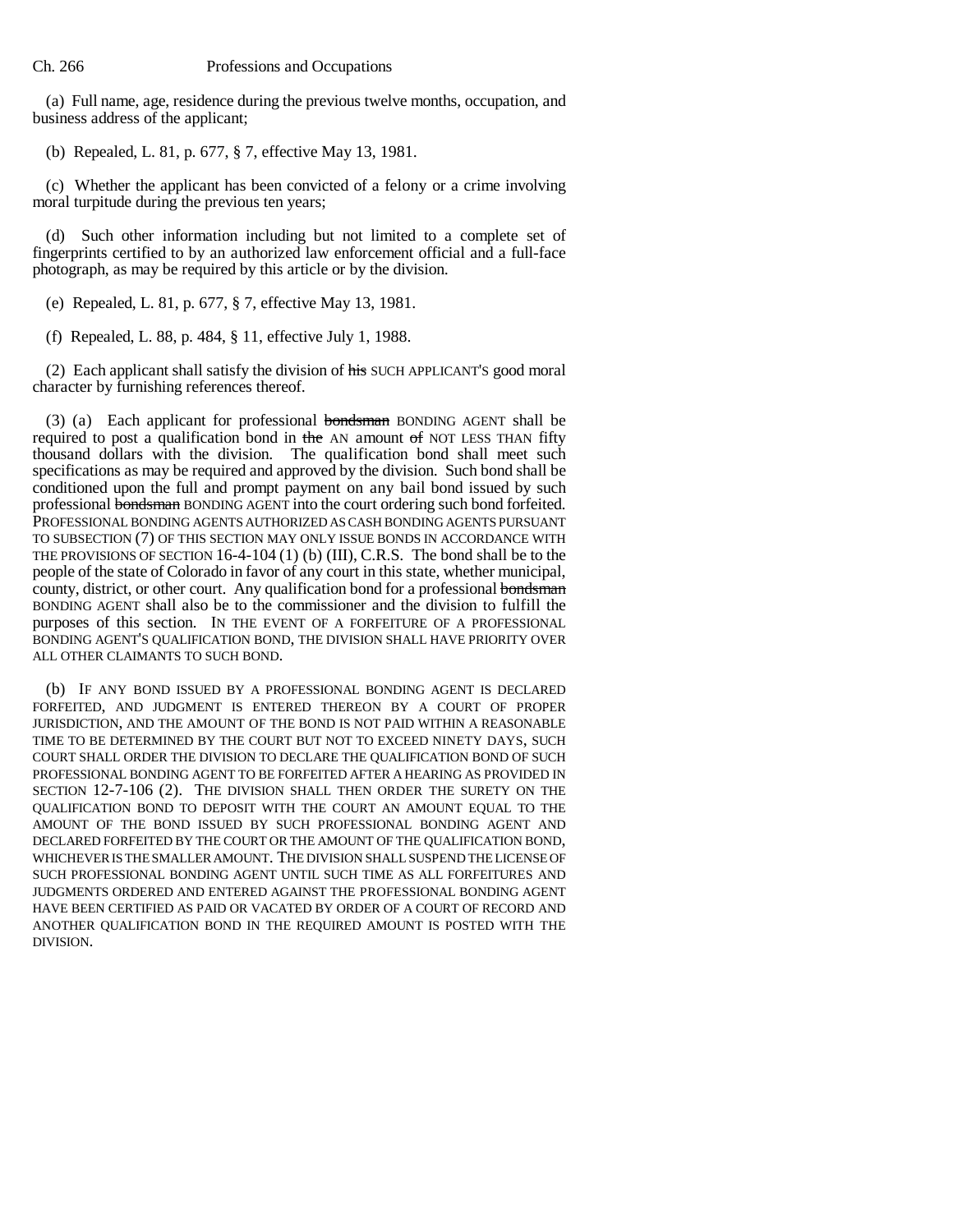(4) If any bond issued by a professional bondsman is declared forfeited and judgment entered thereon by a court of proper jurisdiction and the amount of the bond is not paid within a reasonable time, to be determined by the court but in no event to exceed ninety days, such court shall order the division to declare the qualification bond of such professional bondsman to be forfeited after a hearing as provided in section  $12-7-106$  (2). The division shall then order the surety on the qualification bond to deposit with the court an amount equal to the amount of the bond issued by such professional bondsman and declared forfeited by the court or the amount of the qualification bond, whichever is the smaller amount. The division shall suspend the license of such professional bondsman until such time as all forfeitures and judgments ordered and entered against the professional bondsman have been certified as paid or vacated by order of a court of record and another qualification bond in the required amount is posted with the division. PRIOR TO BEING LICENSED, EVERY PERSON APPLYING TO PRACTICE AS A PROFESSIONAL BONDING AGENT IN THIS STATE SHALL PASS AN EXAMINATION APPROVED AND ADOPTED BY THE DIVISION. THE PASSING SCORE ON SUCH EXAMINATION SHALL BE SET BY THE DIVISION AT SUCH LEVEL AS IS NECESSARY TO ASSURE THAT EACH PERSON PASSING SUCH EXAMINATION HAS THE MINIMUM NECESSARY LEVEL OF COMPETENCY TO PRACTICE AS A PROFESSIONAL BONDING AGENT IN THIS STATE. THE DIVISION SHALL PERIODICALLY UPDATE THE LICENSURE EXAMINATION AS NECESSARY TO ENSURE THAT ALL PERSONS PASSING SUCH EXAMINATION HAVE THE MINIMUM NECESSARY LEVEL OF COMPETENCY TO PRACTICE AS PROFESSIONAL BONDING AGENTS IN THIS STATE.

(5) Upon receipt of the license application, the required fee, and an approved qualification bond in the required amount, PASSAGE OF THE EXAMINATION, and compliance with this article, the division shall issue to the applicant a license to do business as a professional bondsman BONDING AGENT.

(6) No licensed professional bondsman BONDING AGENT shall have in his employ in the SUCH BONDING AGENT'S bail bond business any person who could not qualify for a license under this article, nor shall any licensed professional bondsman BONDING AGENT have as a partner or associate in such business any person who could not so qualify.

(7) NO PERSON CAN QUALIFY TO BE A PROFESSIONAL BONDING AGENT UNLESS SUCH PERSON IS A LICENSED INSURANCE PRODUCER APPOINTED TO REPRESENT AN INSURANCE COMPANY UNDER ARTICLE 2 OF TITLE 10, C.R.S. HOWEVER, ANY PROFESSIONAL BONDING AGENT WHO WAS LICENSED BY THE DIVISION AS OF JANUARY 1, 1992, TO WRITE BAIL BONDS AS A CASH BONDING AGENT SHALL BE PERMITTED TO CONTINUE SUCH LICENSURE UPON COMPLIANCE WITH THE OTHER REQUIREMENTS OF THIS ARTICLE.

**12-7-104. License fees.** Each license application and application for license renewal to engage in the business of professional bondsman BONDING AGENT shall be accompanied by a fee of two hundred dollars.

**12-7-104.5. Advisory committee.** (1) THERE IS HEREBY CREATED AN ADVISORY COMMITTEE OF THREE PERSONS TO ADVISE THE COMMISSIONER ON ISSUES CONCERNING BAIL BONDS AND ON COMPLAINTS CONCERNING LICENSEES AND THE BAIL BOND INDUSTRY. THE COMMITTEE SHALL BE COMPOSED OF ONE PROFESSIONAL BONDING AGENT, ONE ATTORNEY, AND ONE PERSON REPRESENTING THE DIVISION.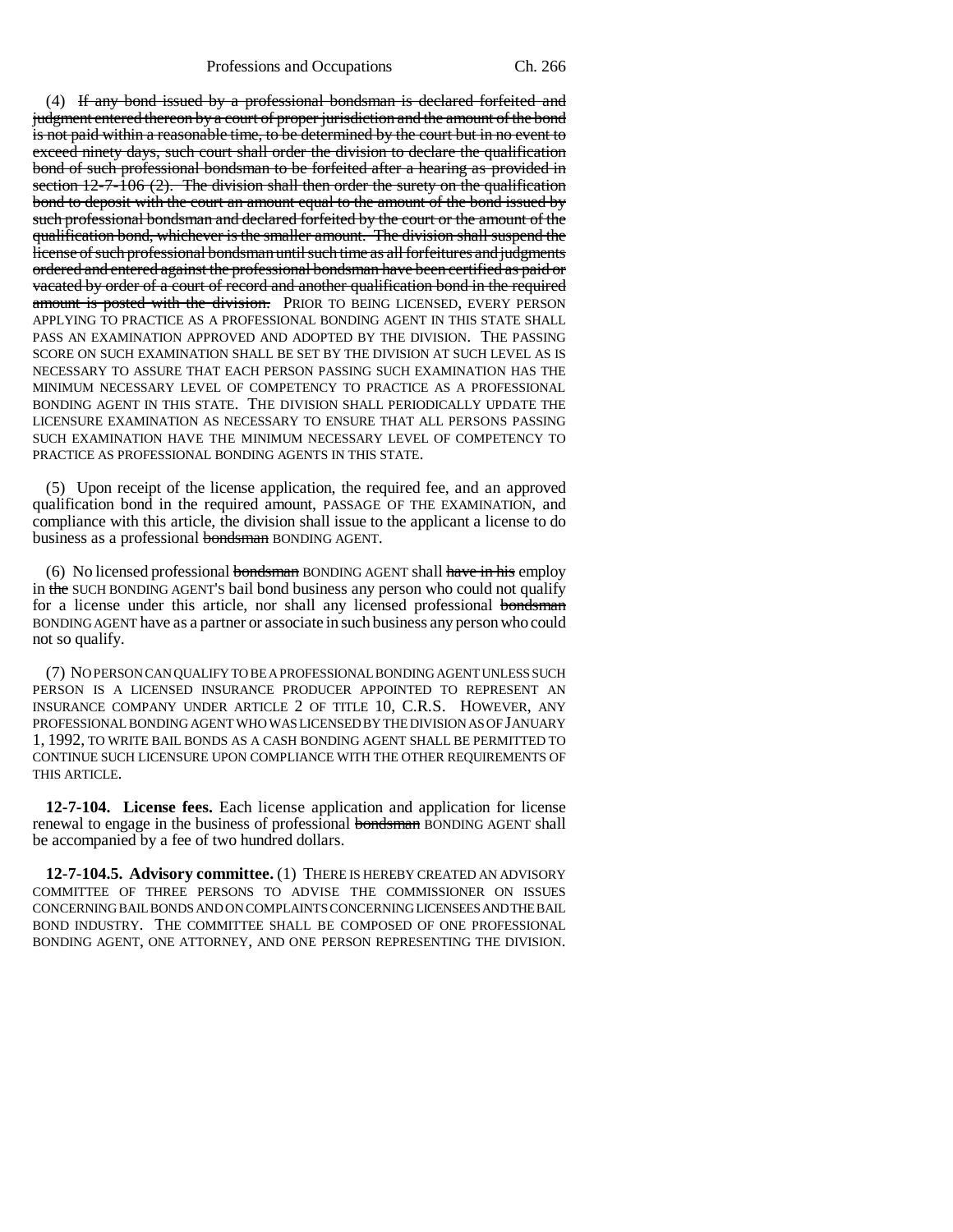#### Ch. 266 Professions and Occupations

THE COMMITTEE MEMBERS SHALL SERVE WITHOUT COMPENSATION BUT MAY BE ENTITLED TO REIMBURSEMENT FOR ACTUAL AND NECESSARY EXPENSES. APPOINTMENTS SHALL BE MADE BY THE COMMISSIONER FOR TERMS OF ONE YEAR. VACANCIES WHICH OCCUR DURING ANY TERM SHALL BE FILLED BY THE COMMISSIONER FOR THE REMAINDER OF SUCH TERM.

(2) (a) THIS SECTION IS REPEALED, EFFECTIVE JULY 1, 1996.

(b) PRIOR TO SAID REPEAL, THE ADVISORY COMMITTEE SHALL BE REVIEWED AS PROVIDED FOR IN SECTION 2-3-1203, C.R.S.

**12-7-105. Reports and records required - professional bonding agents division.** (1) Each professional bondsman BONDING AGENT licensed under the provisions of this article shall, under oath, report semiannually to the division on forms prescribed by the division. The reports shall be made prior to January 31 and July 31 of each year and shall contain the following detailed information for the preceding calendar year:

(a) The names of the persons for whom such professional bondsman BONDING AGENT has become surety;

(b) The date and amount of the bonds issued by such bondsman BONDING AGENT and the court in which such bonds were posted;

(c) The fee for each bond charged by such professional bondsman BONDING AGENT;

(d) The amount of collateral or security received from insured principals or persons acting on behalf of such principals by such professional bondsman BONDING AGENT on each bond;

(e) Such further information as the division may require including, but not limited to, residence and business addresses, financial statements, and other business activities of the professional bondsman THE NAMES OF ALL PERSONS WHO ARE EMPLOYEES, PARTNERS, AND ASSOCIATES OF THE PROFESSIONAL BONDING AGENT. SUCH BONDING AGENT SHALL IMMEDIATELY REPORT ANY CHANGE IN THE LIST OF NAMES TO THE DIVISION.

(f) SUCH FURTHER INFORMATION AS THE DIVISION MAY REQUIRE INCLUDING, BUT NOT LIMITED TO, RESIDENCE AND BUSINESS ADDRESSES, FINANCIAL STATEMENTS, AND OTHER BUSINESS ACTIVITIES OF THE PROFESSIONAL BONDING AGENT.

(2) THE DIVISION SHALL KEEP RECORDS AS NECESSARY OF ALL MATTERS PERTAINING TO ITS REGULATION OF BAIL BONDING AGENTS. SUCH RECORDS SHALL BE KEPT IN COMPLIANCE WITH ARTICLE 17 OF TITLE 6, C.R.S., AND SHALL INCLUDE COPIES OF ALL APPLICATIONS, EXAMINATIONS, AND REPORTS FILED BY OR COMPLETED ON BEHALF OF ANY BONDING AGENT OR PERSON SEEKING LICENSURE AS A BONDING AGENT; COMPLAINTS REGARDING ANY FACET OF THE BAIL BOND INDUSTRY INCLUDING BUT NOT LIMITED TO COMPLAINTS INVOLVING ANY LICENSEE; AND SUMMARIES OF ACTIONS TAKEN BY THE DIVISION AGAINST OR ON BEHALF OF ANY SUCH BONDING AGENT.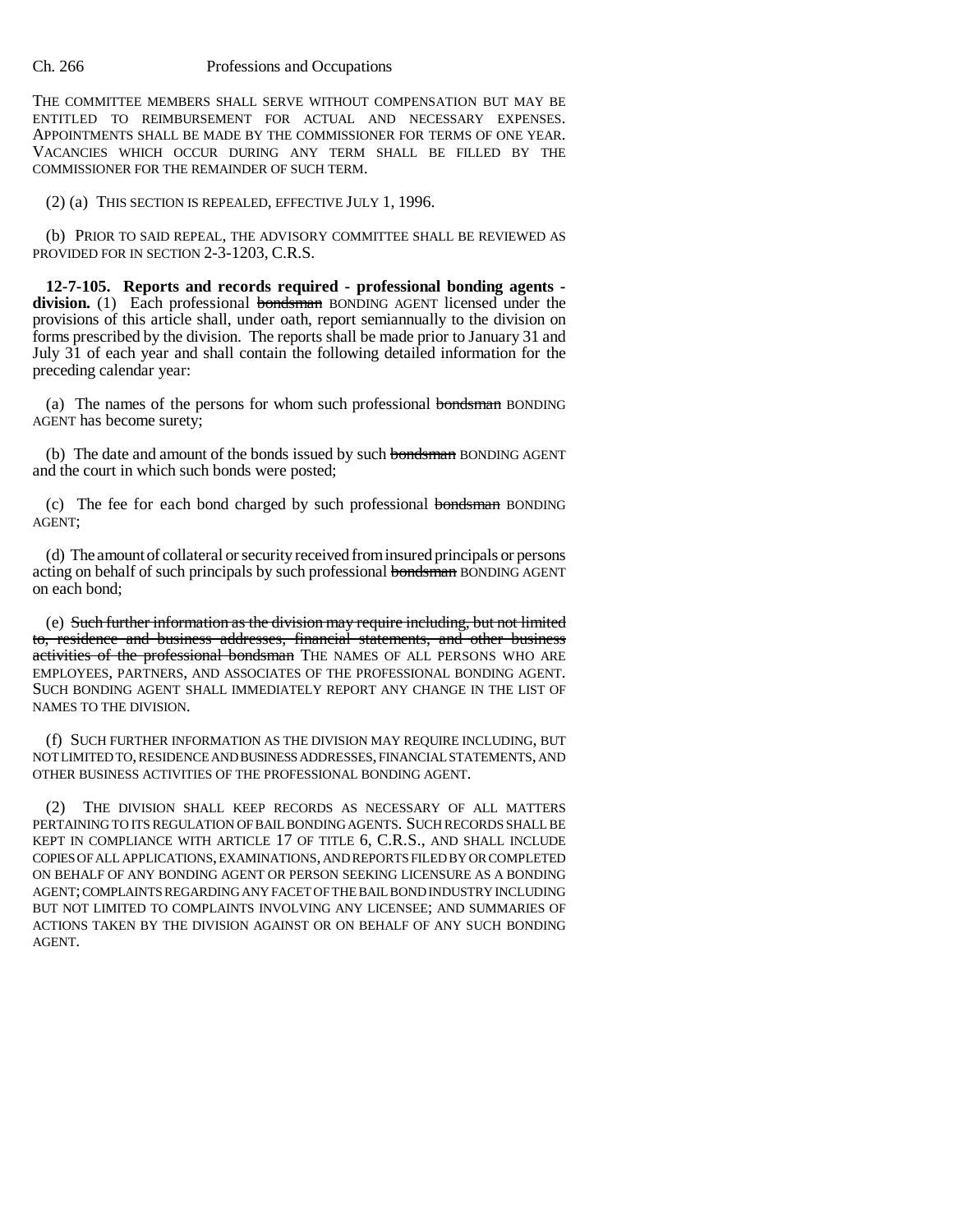**12-7-106. Denial, suspension, revocation, and refusal to renew license hearing - alternative civil penalty.** (1) The division shall deny, suspend, revoke, or refuse to renew, as may be appropriate, the license of any person engaged in the business of professional bonding agent for any of the following reasons:

(a) Any cause for which the issuance of the license could have been refused had it then existed and been known to the division;

(b) Failure to post a qualified bond in the required amount with the division during the period such person is engaged in the business within this state or, if such bond has been posted, the forfeiture or cancellation of such bond;

(c) Material misstatement, misrepresentation, or fraud in obtaining the license;

(d) Misappropriation, conversion, or unlawful withholding of moneys belonging to insured principals or others and received in the conduct of business under the license;

(e) Fraudulent or dishonest practices in the conduct of the business under the license;

(f) Willful failure to comply with or willful violation of any provisions of this article or of any proper order, rule, or regulation of the division or any court of this state;

(g) Any activity prohibited in section 12-7-109 (1);

(h) Default in payment to the court if any bond issued by such bondsman BONDING AGENT is forfeited by order of the court;

(i) Conviction of a felony OR ANY CRIME INVOLVING MORAL TURPITUDE within the last ten years, regardless of whether the conviction resulted from conduct in or conduct related to the bail bond business;

(j) Service of a sentence upon a conviction of a felony or any crime involving moral turpitude in a correctional facility, city or county jail, or community correctional facility or under the supervision of the state board of parole or any probation department within the last ten years;

 $(k)$  Revocation of a license as a professional **bondsman** BONDING AGENT in the immediate past five years in this or any other state;

(l) When in the judgment of the commissioner the licensee has in the conduct of his SUCH LICENSEE'S affairs under the license demonstrated incompetency or untrustworthiness or that he SUCH LICENSEE is no longer in good faith carrying on the bail bond business;

(m) Failure to report, to preserve WITHOUT USE and retain separately, or to return collateral taken as security on any bond to the principal, indemnitor, or depositor of such collateral;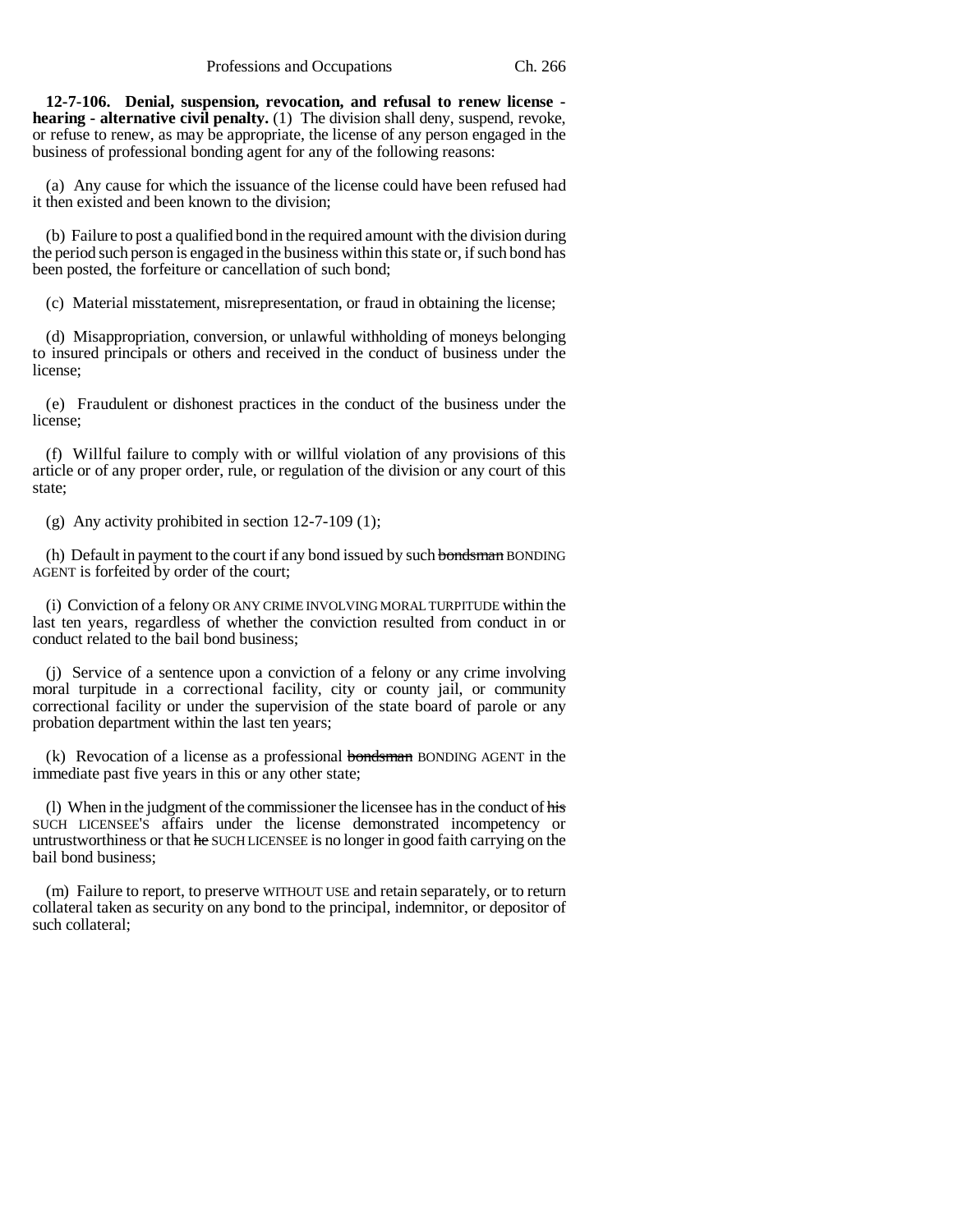#### Ch. 266 Professions and Occupations

(n) Conviction of an unlawful entry into a residence where the principal is not located by any bail bondsman, his agents PROFESSIONAL BONDING AGENT OR SUCH BONDING AGENT'S REPRESENTATIVE or his employees IN VIOLATION OF SECTION 16-3-201, C.R.S.;

(o) Soliciting business in or about any place where prisoners are confined, arraigned, or in custody.

(2) If the division denies, suspends, revokes, or refuses to renew any such license, the aggrieved person shall be given an opportunity for a hearing subject to judicial review as provided in article 4 of title 24, C.R.S.

(3) Except for the reasons listed in paragraphs (i) to  $(k)$  of subsection (1) of this section, the commissioner, in lieu of revoking or suspending a license, may in any one proceeding, by order, require the licensee to pay to the commissioner, to be deposited in the general fund of the state, a civil penalty in the sum of no less than three hundred dollars and no more than one thousand dollars for each offense. Upon failure of the licensee to pay the penalty within twenty days after the mailing of the order, postage prepaid, registered and addressed to the last-known place of business of the licensee, the commissioner may revoke the license of the licensee or may suspend the license for such period as he THE COMMISSIONER may determine, unless his THE COMMISSIONER'S order is stayed by an order of a court of competent jurisdiction.

**12-7-107. Notice to courts and surety.** (1) The division shall furnish to all courts in this state, as specified in section 12-7-101 (4), the names of all professional bondsmen BONDING AGENTS licensed under the provisions of this article; shall forthwith notify such courts of the suspension, revocation, or reinstatement of any bondsman's BONDING AGENT'S license to engage in such business; and shall forthwith notify such courts of any surety company becoming insolvent, subject to an order for relief under the federal bankruptcy code of 1978 "BANKRUPTCY REFORM ACT OF 1978", Title 11 of the United States Code, or placed in receivership. No court shall accept bond from a professional bondsman BONDING AGENT unless such bondsman BONDING AGENT is licensed under the provisions of this article and unless such bondsman BONDING AGENT exhibits to such court a valid pocket card or license issued by the division, which license of such bondsman BONDING AGENT has not been suspended or revoked.

(2) Repealed, L. 81, p. 677, § 7, effective May 13, 1981.

(3) The professional bondsman BONDING AGENT shall prepare a list of all collateral taken on his behalf for assurance of compliance with the bond issued and the fee paid therefor. The professional bondsman BONDING AGENT shall provide such list to the surety within ten days of taking the collateral. Failure to provide this written list to the surety or to keep a file of all such lists or to provide the list or a copy thereof to the commissioner on request is a violation of this section and shall be a ground for revocation of the professional bondsman's BONDING AGENT'S license.

**12-7-108. Maximum commission or fee.** Except for a filing fee, no professional bondsman BONDING AGENT shall charge for his SUCH BONDING AGENT'S premium, commission, or fee an amount more than fifteen percent of the amount of bail furnished by him SUCH BONDING AGENT or twenty dollars, whichever is more.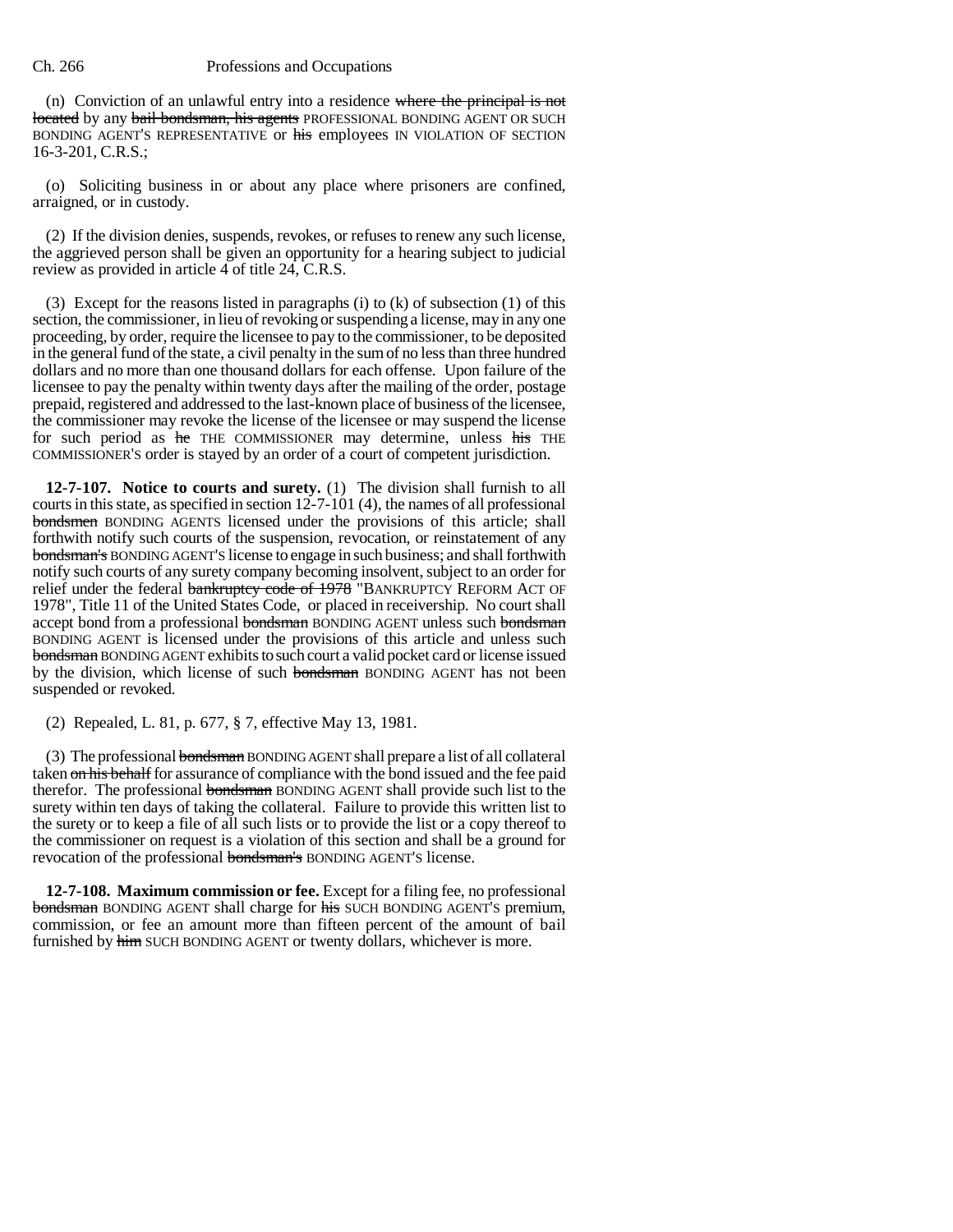**12-7-109. Prohibited activities - penalties.** (1) It is unlawful for any licensee under this article to engage in any of the following activities:

(a) Specify, suggest, or advise the employment of any particular attorney to represent his SUCH LICENSEE'S principal;

(b) Pay a fee or rebate or give or promise to give anything of value to a jailer, policeman POLICE OFFICER, peace officer, clerk, deputy clerk, any other employee of any court, district attorney or any of his SUCH DISTRICT ATTORNEY'S employees, or any person who has power to arrest or to hold any person in custody;

(c) Pay a fee or rebate or give anything of value to an attorney in bail bond matters, except in defense of any action on a bond or as counsel to represent such bondsman, his agent PROFESSIONAL BONDING AGENT OR SUCH BONDING AGENT'S REPRESENTATIVE or employees;

(d) Pay a fee or rebate or give or promise to give anything of value to the person on whose bond he SUCH LICENSEE is surety;

(d.5) Except for the fee received for the bond, to fail to return any collateral or security within ten working days after receipt of a copy of the court order that results in a release of the bond by the court. A copy of the court order shall be provided to the bonding agent in Colorado or the company, if any, for whom the bonding agent works whether in Colorado or out of state, or both, by the person for whom the bond was written.

(e) Accept anything of value from a person on whose bond he SUCH LICENSEE is surety or from others on behalf of such person except the fee or premium on the bond, but the bondsman PROFESSIONAL BONDING AGENT may accept collateral security or other indemnity if:

(I) No collateral or security in tangible property is taken by pledge or debt instrument which allows retention, sale, or other disposition of such property upon default except in accordance with the provisions of article 9 of title 4, C.R.S.;

(II) No collateral or security interest in real property is taken by deed or any other instrument unless the professional bondsman's BONDING AGENT'S interest in the property is limited to the amount of the bond; and

(III) The collateral or security taken by the professional bondsman BONDING AGENT is not pledged directly to any court as security for any appearance bond; AND

(IV) THE PERSON FROM WHOM THE COLLATERAL OR SECURITY IS TAKEN IS ISSUED A RECEIPT DESCRIBING THE CONDITION OF THE COLLATERAL AT THE TIME IT IS TAKEN INTO THE CUSTODY OF THE PROFESSIONAL BONDING AGENT;

(f) Coerce, suggest, aid and abet, offer promise of favor, or threaten any person on whose bond he SUCH LICENSEE is surety or offers to become surety to induce that person to commit any crime;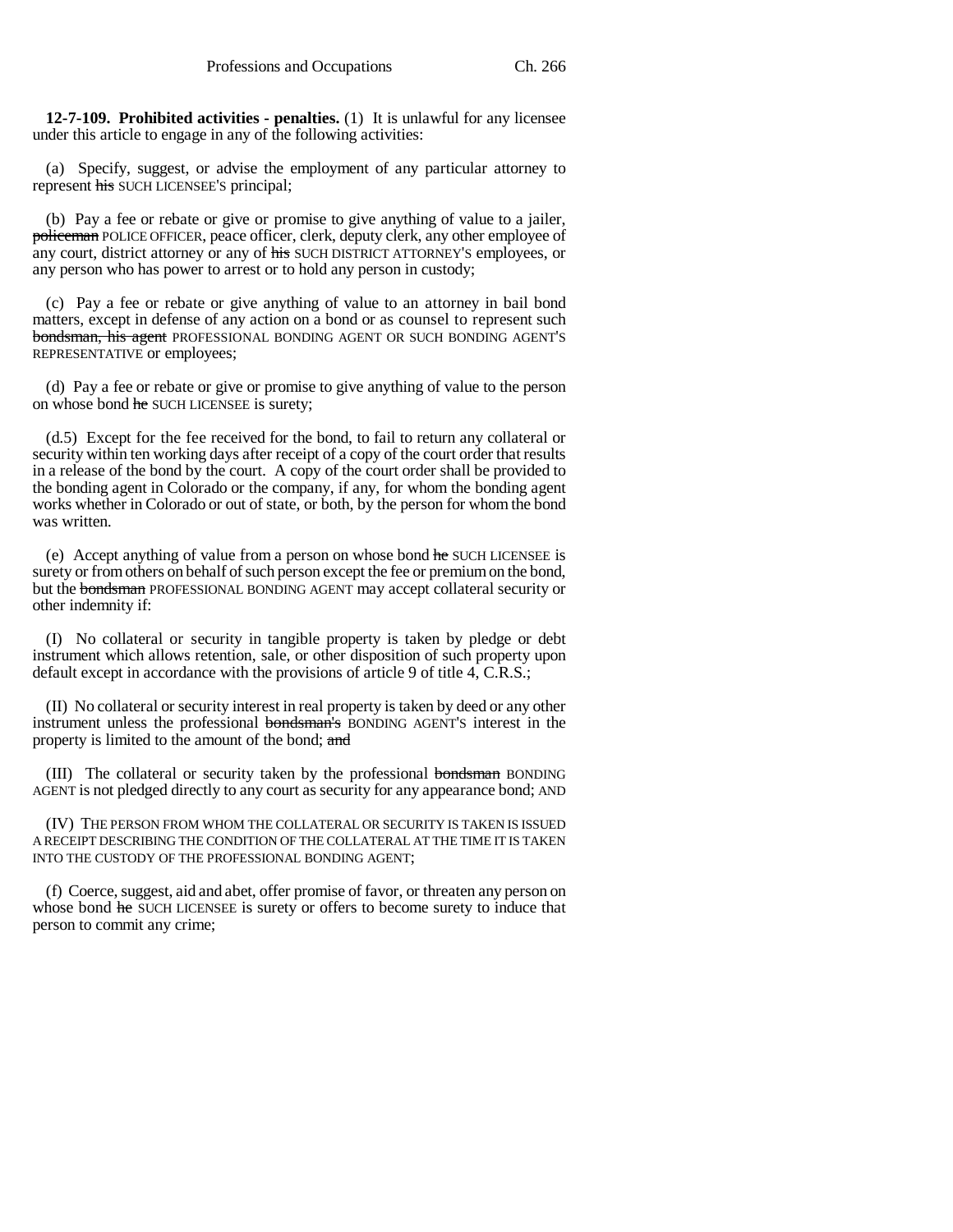#### Ch. 266 Professions and Occupations

(g) Act as a professional bondsman BONDING AGENT in any court of record in this state if he SUCH LICENSEE is in default in securing any person's bond;

(h) Fail to apprise the court of known inaccuracies in any property value schedules of security being pledged directly under the provisions of section 16-4-104, C.R.S., to any court in this state in combination with a bond underwritten by the professional bondsman BONDING AGENT;

(i) Pledge, or knowingly allow to be pledged, without informing the court, any property in any court in securance of appearance during any period where such property is currently pledged for another appearance bond;

(j) Post bond in any amount in the name of a corporate surety without authorization from the corporate surety;

(k) Accept anything of value from a person on whose bond he SUCH LICENSEE is indemnitor or from another on behalf of such principal except the premium; except that the professional bondsman BONDING AGENT may accept collateral security or other indemnity from the person on whose bond he SUCH BONDING AGENT is indemnitor or from another on behalf of such principal. which ALL SUCH COLLATERAL OR OTHER INDEMNITY shall be returned within twenty days of final termination of liability on the bond PURSUANT TO THE REQUIREMENTS CONTAINED IN PARAGRAPH  $(d.5)$  OF THIS SUBSECTION (1). The professional bondsman BONDING AGENT shall preserve and separately retain such collateral and shall be responsible for the return of all such collateral taken within twenty days of final termination of liability on the bond and shall be liable for failure thereof as will also be the surety company. When a professional bondsman BONDING AGENT accepts collateral as security pursuant to this paragraph  $(k)$ , he SUCH BONDING AGENT shall give a written receipt for such collateral to the person on whose bond he SUCH BONDING AGENT is indemnitor or to another on behalf of such principal and the surety, which shall provide in detail a full description of the collateral received. In the event of the failure of or inability for any reason of a professional bondsman BONDING AGENT or his SUCH BONDING AGENT'S heirs or assignees to return collateral as required in this paragraph (k), the commissioner or his THE COMMISSIONER'S designee is authorized to take immediate possession of the collateral and take whatever actions are necessary and appropriate to assure compliance with the obligations of this article relating to the return of collateral. The commissioner is authorized to utilize any or all of the qualification bond required in section 12-7-103 (3) for any costs incurred. Any such payment received by the commissioner is hereby appropriated to the division of insurance in addition to any other funds appropriated for its normal operation.

(l) Sign or countersign blank bail bonds or execute a power of attorney or otherwise authorize anyone to countersign his SUCH LICENSEE's name to bonds;

(m) For any one licensee to have more than one bond posted at any one time and, in any single case, on behalf of any one person;

(n) FAIL TO ISSUE TO THE PERSON FROM WHOM COLLATERAL OR SECURITY IS TAKEN A RECEIPT WHICH INCLUDES A DESCRIPTION OF THE COLLATERAL OR SECURITY AT THE TIME IT IS TAKEN INTO THE CUSTODY OF THE PROFESSIONAL BONDING AGENT.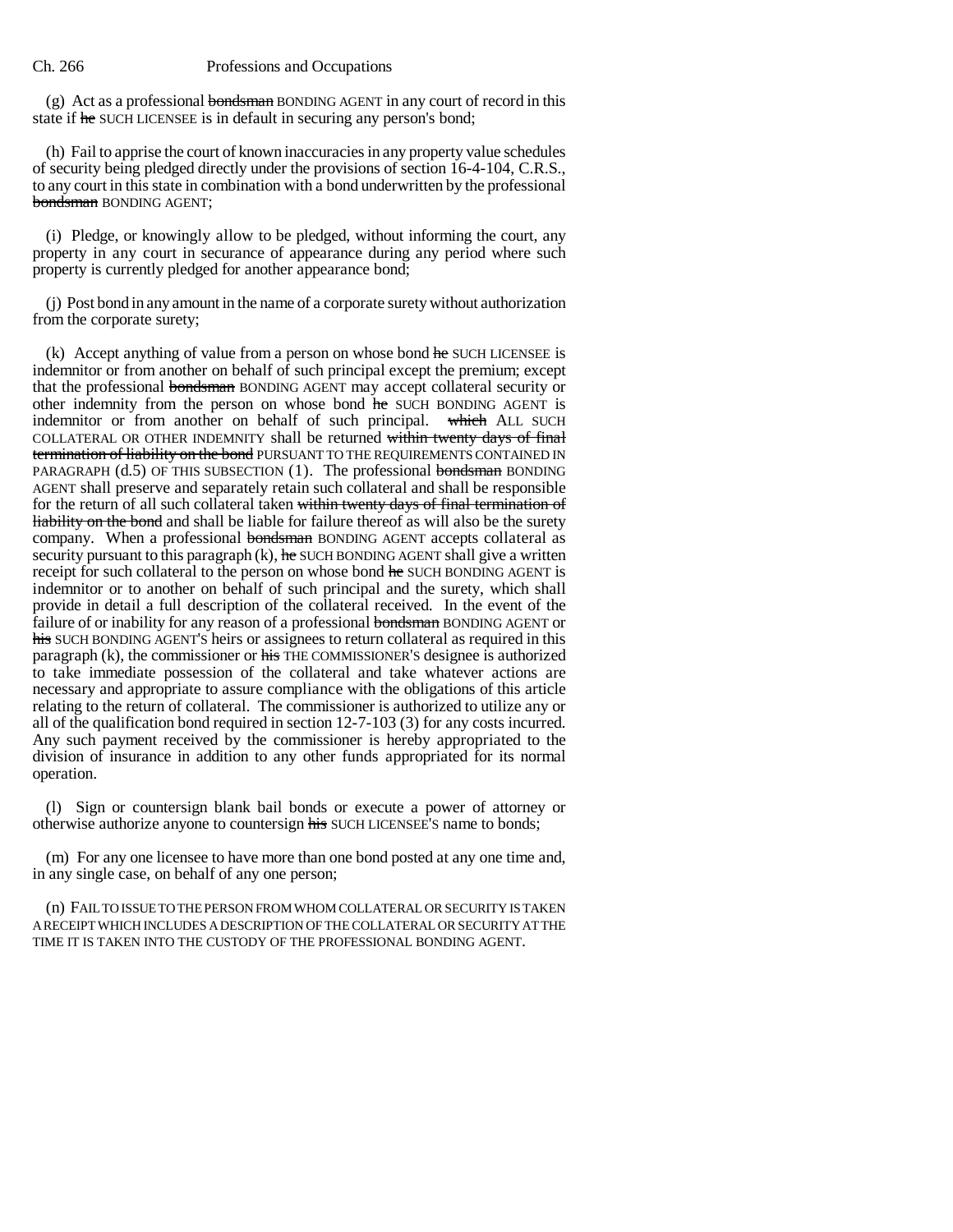(2) Any licensee who violates any provision of subsection (1) of this section is guilty of a misdemeanor and, upon conviction thereof, shall be punished by a fine of not more than one thousand dollars, or by imprisonment in the county jail for not more than one year, or by both such fine and imprisonment.

(3) Any person who acts or attempts to act as a professional bondsman BONDING AGENT and who is not licensed as such under this article is guilty of a misdemeanor and, upon conviction thereof, shall be punished by a fine of not more than one thousand dollars, or by imprisonment in the county jail for not more than one year, or by both such fine and imprisonment.

#### **12-7-110. Penalty for violation of bond conditions. (Repealed)**

Repealed, effective July 1, 1979.

12-7-111. Tax on fees charged. Each professional bondsman BONDING AGENT who furnishes bail in a form other than in the form of the bail bond of an insurer shall pay to the division a tax on the fees charged for bail by such professional bondsman BONDING AGENT. Such tax shall be the same as the tax levied on insurance companies by section 10-3-209 (1), C.R.S., and all applicable provisions of such section shall be applied to such professional bondsman BONDING AGENT in the same manner, amounts, and procedure as they are applied to insurance companies in such section.

**12-7-112. Repeal - review of functions.** This article is repealed, effective **July** 1, 1993 JULY 1, 1996. Prior to such repeal, the licensing functions of the commissioner and the division shall be reviewed as provided for in section 24-34-104, C.R.S.

**SECTION 2.** 2-3-1203 (3) (i), Colorado Revised Statutes, 1980 Repl. Vol., as amended, is amended BY THE ADDITION OF A NEW SUBPARAGRAPH to read:

**2-3-1203. Sunset review of advisory committees.** (3) The following dates are the dates for which the statutory authorization for the designated advisory committees is scheduled for repeal:

(i) July 1, 1996:

(VII) THE BAIL BONDING AGENTS' ADVISORY COMMITTEE, APPOINTED PURSUANT TO SECTION 12-7-104.5, C.R.S.

**SECTION 3.** 24-34-104 (22.1) (b), Colorado Revised Statutes, 1988 Repl. Vol., is repealed as follows:

**24-34-104. General assembly review of regulatory agencies and functions for termination, continuation, or reestablishment.** (22.1) The following boards and the functions of the specified agencies shall terminate on July 1, 1993:

(b) The licensing of professional bondsmen through the division of insurance in accordance with article 7 of title 12, C.R.S.;